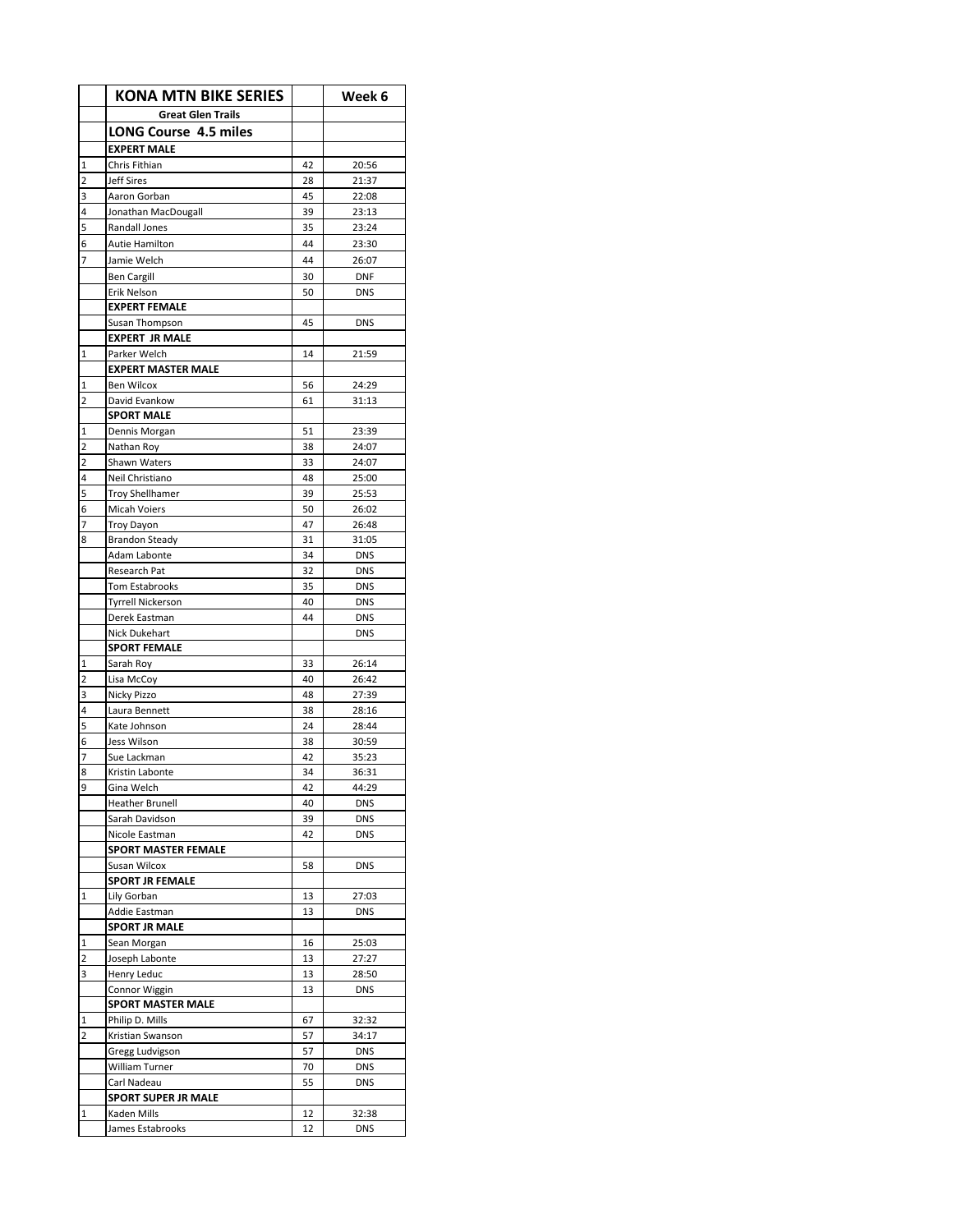|                         | Matt Estabrooks                                            | 10      | <b>DNS</b>     |
|-------------------------|------------------------------------------------------------|---------|----------------|
|                         | Parker Burnell                                             | 8       | <b>DNS</b>     |
|                         | <b>SPORT SUPER JR FEMALE</b>                               |         |                |
| 1                       | Julia Labonte                                              | 11      | 29:16          |
| $\overline{2}$          | Aleia Labonte                                              | 9       | 37:07          |
|                         | Olivia Eastman                                             | 9       | <b>DNS</b>     |
|                         | <b>NOVICE FEMALE</b>                                       |         |                |
| $\mathbf{1}$            | Bonnie Goodman                                             | 37      | 34:40          |
|                         | Erin Wiggin                                                | 41      | <b>DNS</b>     |
|                         | <b>NOVICE JR MALE</b>                                      |         |                |
| 1                       | Dana Bell                                                  | 13      | 33:00          |
|                         | <b>NOVICE SUPER JR FEMALE</b>                              |         |                |
|                         | Lydia Wiggin<br>SPORT MALE * E Bike* (unofficial category) | 12      | <b>DNS</b>     |
|                         | Stephen Johnson                                            | 51      | <b>DNS</b>     |
|                         | SPORT MASTER MALE *E Bike* (unofficial category)           |         |                |
|                         | <b>Bill Lee</b>                                            | 61      | <b>DNS</b>     |
|                         |                                                            |         |                |
|                         | <b>SHORT Course 3.2 miles</b>                              |         |                |
|                         | <b>SPORT SUPER JR MALE</b>                                 |         |                |
| $\mathbf{1}$            | Kaleb Roy                                                  | 11      | 23:48          |
|                         | <b>SPORT FEMALE</b>                                        |         |                |
| 1                       | Chris Partenope                                            | 45      | 19:25          |
| $\overline{2}$          | Kate Stinson                                               | 40      | 20:56          |
| 3                       | Jennifer Simon                                             | 44      | 21:23          |
|                         | <b>SPORT MALE</b>                                          |         |                |
| $\mathbf 1$             | <b>Micah Voiers</b>                                        | 50      | 17:50          |
|                         | <b>SPORT MASTER MALE</b>                                   |         |                |
| 1                       | <b>Rick Eichler</b>                                        | 64      | 31:06          |
|                         | William Turner                                             | 70      | <b>DNS</b>     |
|                         | <b>SPORT SUPER JR FEMALE</b>                               |         |                |
| 1                       | Axcie Hamilton                                             | 12      | 22:33          |
| 2<br>3                  | Claudia Dayon<br>Sasha Hamilton                            | 11<br>9 | 24:43<br>25:00 |
| 4                       | Myah Roy                                                   | 9       | 25:32          |
|                         | <b>NOVICE SUPER JR MALE</b>                                |         |                |
| 1                       | <b>Trevor Arsenault</b>                                    | 7       | 27:09          |
|                         | <b>NOVICE FEMALE</b>                                       |         |                |
| 1                       | Susan Morgan                                               | 50      | 23:44          |
| 2                       | Elizabeth Dayon                                            | 48      | 25:06          |
|                         | Randi Estabrooks                                           | 31      | <b>DNS</b>     |
|                         | NOVICE SUPER JR FEMALE                                     |         |                |
| $\mathbf 1$             | Hailee Roy                                                 | 7       | 37:06          |
|                         | Macie Marcotte                                             | 11      | <b>DNS</b>     |
|                         | <b>NOVICE MALE</b>                                         |         |                |
| $\mathbf{1}$            | Jeremy Goodman                                             | 40      | 23:30          |
|                         | <b>Chris Marcotte</b>                                      | 51      | <b>DNS</b>     |
|                         | <b>MINI Course</b> 1.4 miles                               |         |                |
|                         | <b>SPORT FEMALE</b>                                        |         |                |
| 1                       | Jennifer Simon                                             | 44      | 9:53           |
|                         | <b>SPORT MASTER FEMALE</b>                                 |         |                |
| 1                       | Anne Pillion                                               | 60      | 9:14           |
| $\overline{2}$          | <b>Hadley Champlin</b>                                     | 59      | 10:14          |
|                         | <b>NOVICE SUPER JR MALE</b>                                |         |                |
| 1                       | Wylder Jones                                               | 7       | 13:10          |
| 2                       | Max Strange                                                | 6       | 16:10          |
| 3                       | Jo Jo Priest                                               | 10      | 17:27          |
|                         | Noah Barry                                                 | 6       | <b>DNS</b>     |
|                         | NOVICE SUPER JR FEMALE                                     |         |                |
| 1                       | Mabel Jones                                                | 5       | 16:10          |
| $\overline{\mathbf{c}}$ | Joyce Priest                                               | 7       | 17:16          |
|                         | Campbell Barry                                             | 4       | <b>DNS</b>     |
|                         | Susie Alexander                                            | 9       | <b>DNS</b>     |
| 1                       | <b>NOVICE MASTER MALE</b><br><b>Scott Strange</b>          | 55      | 10:38          |
|                         |                                                            |         |                |
|                         |                                                            |         |                |